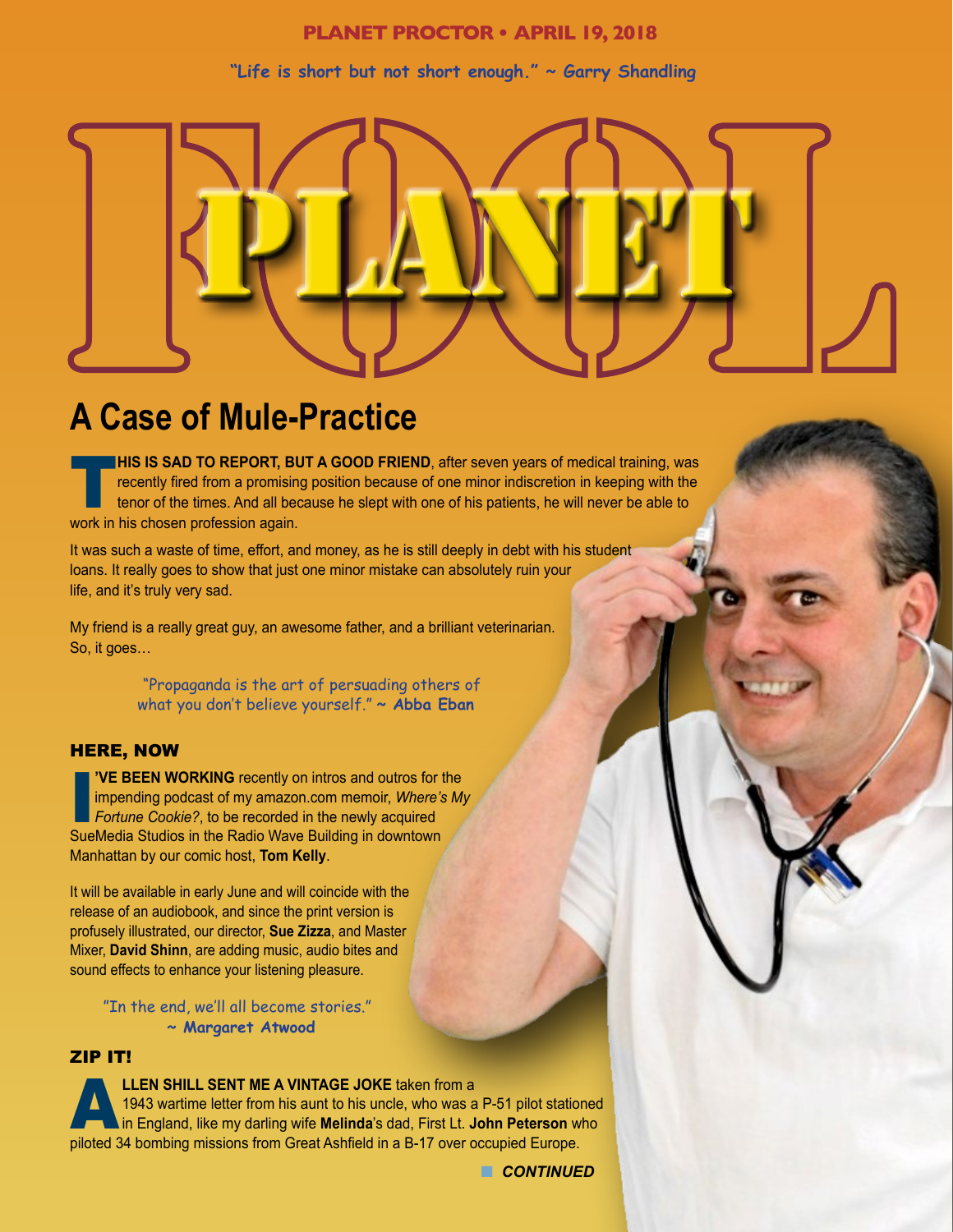"Their son," Allen writes, "has assembled a fat volume of their very interesting and well-written correspondence carried on throughout the war years." And here's the joke:

Abie comes home and tells his wife he bought a new pair of pants. "Look, Reba," he says, "I'm getting pair of pants wit' a 14-inch zippa." Reba is unimpressed, just says, "Yeah," and doesn't even look at the pants.

"Leesten Reba, I got 14-inch zippa wit da pants! Ain't dot good?"

"So vot?" says Reba. "Da neighbah's got a two-car garage, and vot comes out?? A bicycle!"

> "Each day, we wake up slightly altered, and the person we were yesterday is dead." **~ John Updike**

# EVERYONE'S A CRITIC

**POUNG ARTIST** exhibits his work for<br>the first time, and a well-known art<br>critic is in attendance. The critic<br>says to the young man. "Would you the first time, and a well-known art critic is in attendance. The critic says to the young man, "Would you like to hear my opinion of your work?"

"Sure," the artist replies.

"It's worthless," the critic says.

"I figured as much," replies the artist, "but let's hear it anyway."

# POINT WELL TAKEN

**Student**: *Can I borrow a pencil?*

**Teacher**: *I don't know, can you?* 

**Student**: *Yes. I might add the colloquial irregularities occur frequently in any language since you and the rest of our present company understand* 

*perfectly my intended meaning, being particular about the distinctions* 



**'I may not make it to 2nd grade!"**

*between "can" and "may" is purely pedantic and arguably pretentious.*

**Teacher**: *True, colloquialism and the judicious interpretation of context help us communicate with nuance, range, and efficiency. And yet, as your teacher, my job is to teach you to think about language with care and rigor. Understanding the shades of difference between one word and another and to think carefully about what you want to say will give you greater power and versatility in your speech and writing.* 

**Student**: *Point taken. May I have a pencil?* 

**Teacher**: *No, you may not. We do not have pencils since the state cut funding for education again this year.*

"Politicians and diapers must be changed often, and for the same reason." **~ Mark Twain**

The word for "avocado" comes from the ancient Aztec word "ahuacatl" which means testicle. **~ Phil's Phunny Phacts**

# DEPENDS ON HOW YOU LOOK AT IT

**F4-YEAR-OLD WOMAN** had a heart attack and<br>was taken to the hospital. While on the operating<br>God. she asked. "Is my time up?" and God said. "No. you was taken to the hospital. While on the operating table she had a near death experience. Seeing God, she asked, "Is my time up?" and God said, "No, you have another 43 years, 2 months and 8 days to live."

Upon recovery, the woman decided to stay in the hospital and have a face-lift, liposuction, breast implants and a tummy tuck. She even had someone come in and change her hair color and brighten her teeth!

Since she had so much more time to live, she figured she might as well make the most of it. After her last operation, she was released from the hospital, but while crossing the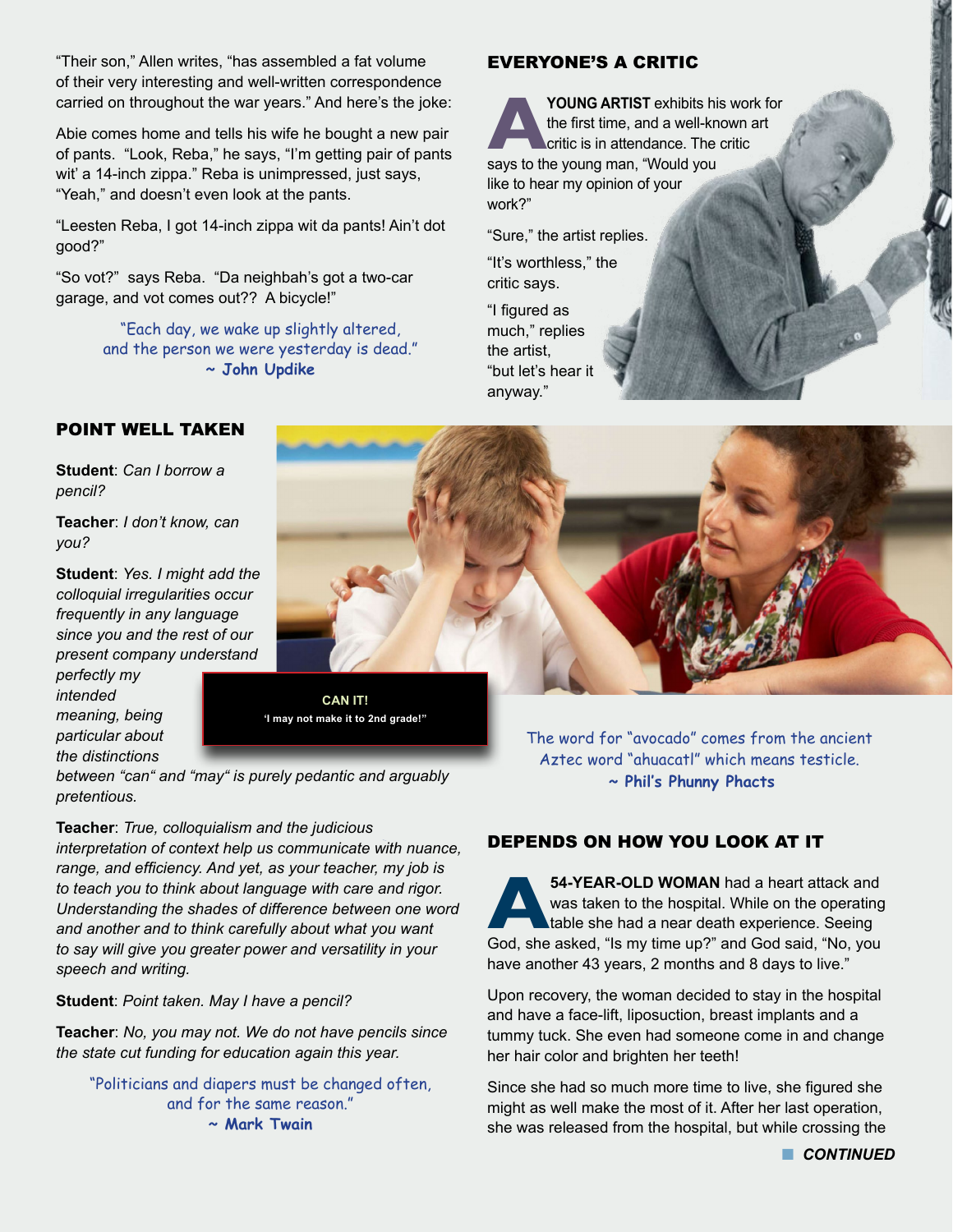street on her way home, she was killed by an ambulance.

Arriving in front of God, she demanded, "I thought you said I had another 43 years! Why didn't you pull me from the path of the ambulance?"

God replied, "I didn't recognize you!"

"Prejudices are rarely overcome by argument; not being founded in reason they cannot be destroyed by logic." **~ Tryon Edwards**

#### LOST

**WE LOST THE GIFTED** and beautiful Susan **Anspach** recently at the early age of 75 to a heart ailment, but she had used that heart charitably in her professional and personal life. When I **Anspach** recently at the early age of 75 to a heart ailment, but she had used that heart met her, we were both acting off-Broadway and somehow ended up at my West 11th Street Greenwich Village brownstone, only to be visited the next morning by my Yale mate, **Peter Bergman** – in an army uniform, toting a guitar and serenading us with folksongs!

Susan appears frequently in my memoir *Where's My Fortune Cookie?* and that first night told me that after seeing her perform at Catholic University in Washington, the legendary **Helen Hayes**, no less, demanded that she pursue a theatrical career. She later studied at the Actors Studio and appeared off-Broadway with **Robert Duvall**, **Dustin Hoffman** and **Jon Voight** before landing the lead role in *Hair*, where she bared it all.

"The best actors get the truth from beginning to end," Anspach told the *Washington Post* in 1973. "They don't stop being the character when their lines are finished or while they're waiting to speak the next ones. That's what you try to achieve – that complete sense of character."

*New York Times* critic **Vincent Canby** praised Anspach as "one of America's most daring and talented actresses... who has yet to land a film role that shows her off to full advantage." She was compared to **Katharine Hepburn** and **Bette Davis**. "But," she herself noted, "there were no Hepburn or Davis parts."

And finally, she sweetly acknowledged our brief encounter in a parting quote in the *Los AngelesTimes* obituary by saying, "My closest friends in the world are my ex-lovers." Dear Susan, I'll never forget you.

"The ultimate test of a relationship is to disagree but to hold hands." **~ Fortune Cookie**

#### AND FOUND

**DEATH IS NOTHING AT ALL.** It does not count.<br>
I have only slipped away into the next room.<br>
Nothing has happened; everything remains<br>
exactly as it was. I am I, and you are you, and the old life I have only slipped away into the next room. Nothing has happened; everything remains that we lived so fondly together is untouched, unchanged. Whatever we were to each other, that we are still.

Call me by the old familiar name. Speak of me in the easy way which you always used. Put no difference into your

> tone. Wear no forced air of some solemnity or sorrow. Laugh as we always laughed at the little jokes that we enjoyed together. Play, smile, think of me, pray for me. Let my name be ever the household word that it always was. Let it be spoken without an effort, without the ghost of a shadow upon it.

Life means all that it ever meant. It is the same as it ever was. There is absolute an unbroken continuity. What is this death but a negligible accident? Why should I be out of mind because I am out of sight?

I am but waiting for you, for an interval, somewhere very near, just around the corner. All is well.

(So wrote **Henry Scott Holland**, 1847–1918)